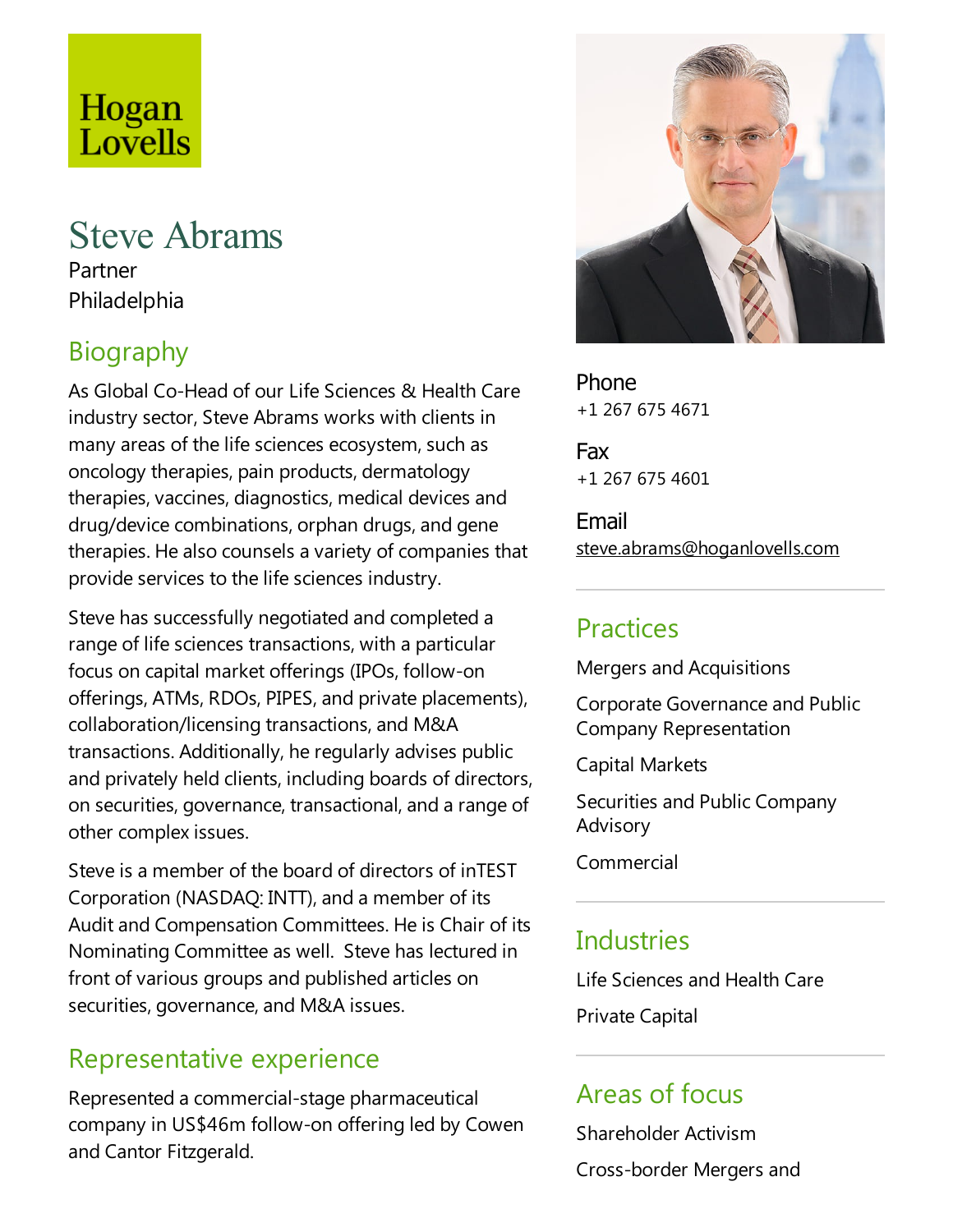Represented acommercial-stage pharmaceutical company in US\$100m and US\$50m follow-on offerings led by Jefferies, Cowen, and Piper Jaffray.

Represented acommercial-stage pharmaceutical company on its US\$70m follow-on offering and US\$90m at-the-market offering.

Represented a clinical-stage pharmaceutical company on its US\$50m at-the-market offering.

Represented an Australian-based clinical-stage pharmaceutical company on its US\$40m private placement.

Represented aclinical-stage biotechnology company in US\$40m and US\$30m follow-on offerings and its US\$35m at-the-market offering.

Represented a publicly traded biotechnology company in its US\$63m sale.

Represented a publicly traded commercial-stage pharmaceutical company on an acquisition of a privately held specialty pharmaceutical company.

Represented a pre-clinical-stage pharmaceutical company in its US\$48m IPO of common stock through asyndicate of underwriters led by Jefferies and Piper Jaffray.\*

Represented aclinical-stage pharmaceutical company in its US\$80m IPO of common stock through a syndicate of underwriters led by Jefferies and Piper Jaffray.\*

Represented a NASDAQ Global Market developer and supplier of injectable drug delivery systems in a US\$45m underwritten offering of common stock.\*

Represented aclinical-stage biopharmaceutical company in its US\$40m at-the-market equity program led by Cowen and Company.\*

Represented a publicly traded clinical stage pharmaceutical company in a US\$65.6m underwritten offering of common stock.\*

Acquisitions

HostileTakeovers and Takeover Defense

Public Company Mergers and Acquisitions

Special Committee and Independent Director Representations

Cell, Tissue, and Gene Therapies

#### Education and admissions

### Education

J.D., University of Pennsylvania Law School, cum laude, 1995

B.A., Rutgers, The State University of New Jersey, summa cum laude, 1990

#### Bar admissions and qualifications

Pennsylvania

New Jersey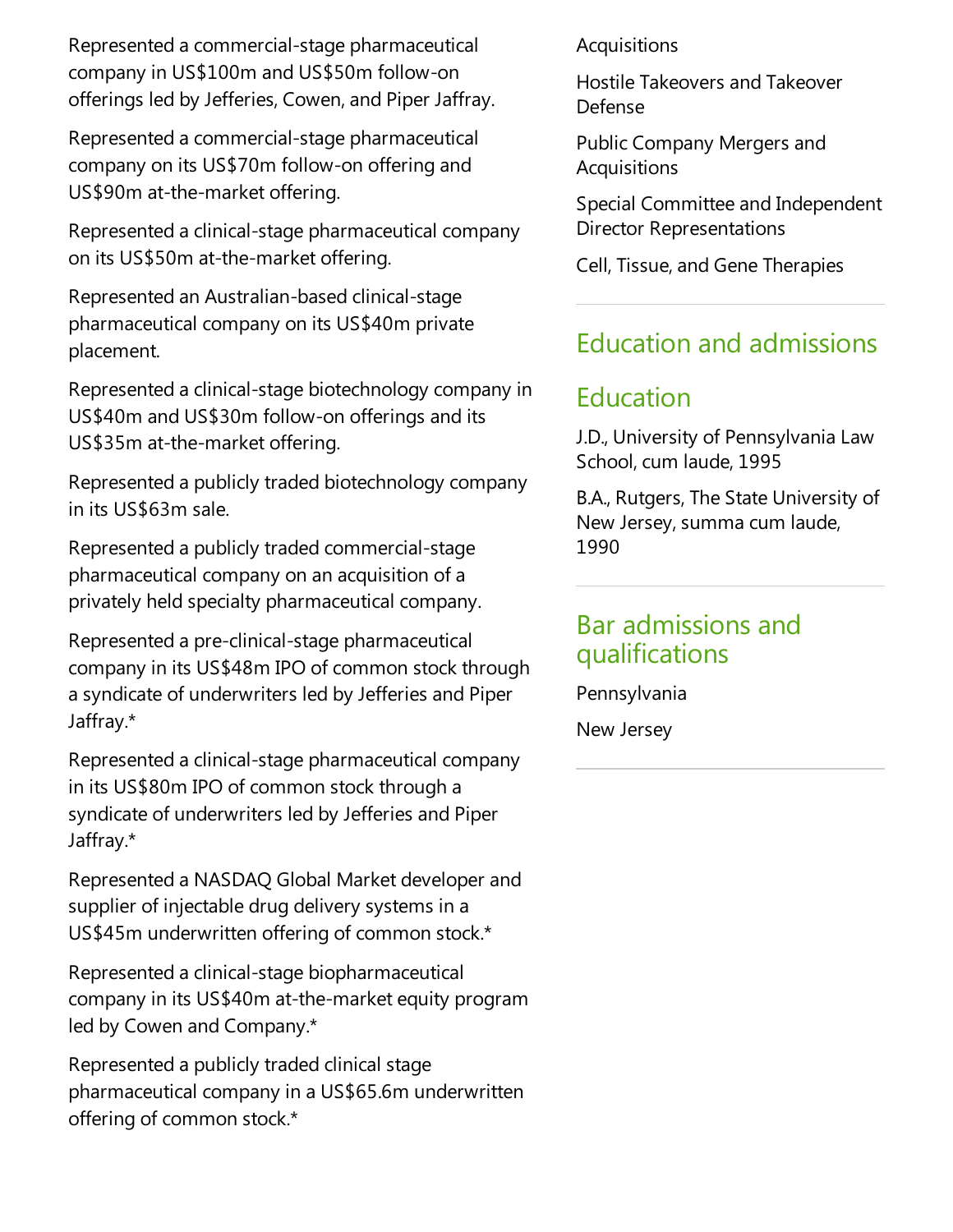Represented a provider of integrated clinical documentation solutions for the U.S. health care system in a US\$130m acquisition.\*

Represented a provider of integrated promotional outsource services to life sciences companies in its US\$55m acquisition.\*

Represented aspecialty pharmaceutical company in its US\$138m IPO of common stock through a syndicate of underwriters led by Jefferies and Piper Jaffray.

Represented aspecialty pharmaceutical company in its acquisition of a commercial-stage specialty pharmaceutical company and related equity and debt financing.

Represented aclinical-stage oncology company in its reverse merger into a NASDAQ-listed public company.

Represented aspecialty pharmaceutical company in its co-promotional agreement with a major orthopaedic company.

Represented a commercial-stage specialty pharmaceutical company in its US\$120m follow-on public offering through a syndicate of underwriters led by Jefferies and Piper Jaffray.

Represented Arbutus Biopharma Corporation on an atthe-market equity offering led by Jefferies.

\*Matter handled prior to joining Hogan Lovells.

# Awards and rankings

- Corporate/M&A: Securities, Chambers USA, 2022
- Healthcare: Life Sciences, Legal 500 US, 2021
- Finance: Capital Markets: Equity Offerings, Legal 500 US, 2017-2018, 2020-2021
- Corporate and M&A, Notable Practitioner, IFLR1000, 2020
- $\blacksquare$  Pharmaceuticals and life sciences, Notable Practitioner, IFLR1000, 2020
- Life Sciences Star, LMG Life Sciences, 2018-2019